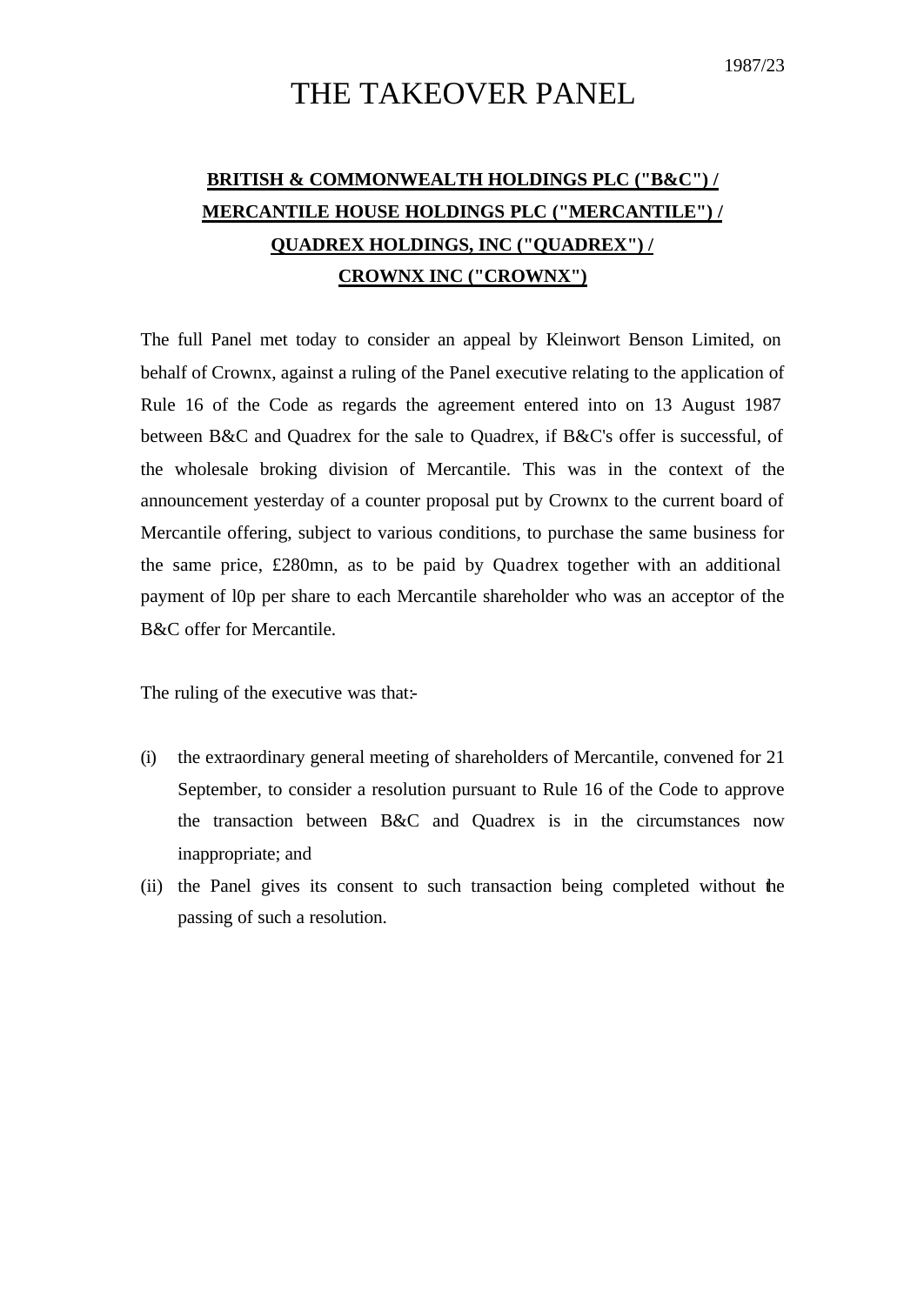The Panel upheld the executive's ruling and accordingly the transaction can proceed without the approval of shareholders of Mercantile.

The Panel considers it is appropriate to set out a summary of the case and reasons for its decision in some detail.

### THE ISSUE

The Panel was concerned with the application of Rule 16 of the Code, which is set out in full at the end of this statement. The purpose of the Rule is to ensure the practical application of the important General Principle that all shareholders of the same class of an offeree company must be treated similarly by an offeror. It therefore prevents an offeror from entering into any arrangements with an offeree shareholder which would confer on him benefits not available to all other shareholders. Note 2 recognises, however, that there may be situations in which an offeror may want to dispose of some of the assets of an offeree company to an existing offeree shareholder and it provides a mechanism for ensuring fairness. This mechanism has two elements: first, that independent advisers to the offeree company must state that in their view the proposed transaction is fair and reasonable, and so has been entered into on an arms' length basis, and, second, that independent shareholders give their approval of the transaction to demonstrate that they agree that it has no favourable conditions attached.

### THE EVENTS

The events leading up to today's hearing are as follows:

16 July 1987 B&C announced a recommended offer for Mercantile.

28 July-6 August Quadrex became a potential offeror for the whole of Mercantile and put proposals to the board.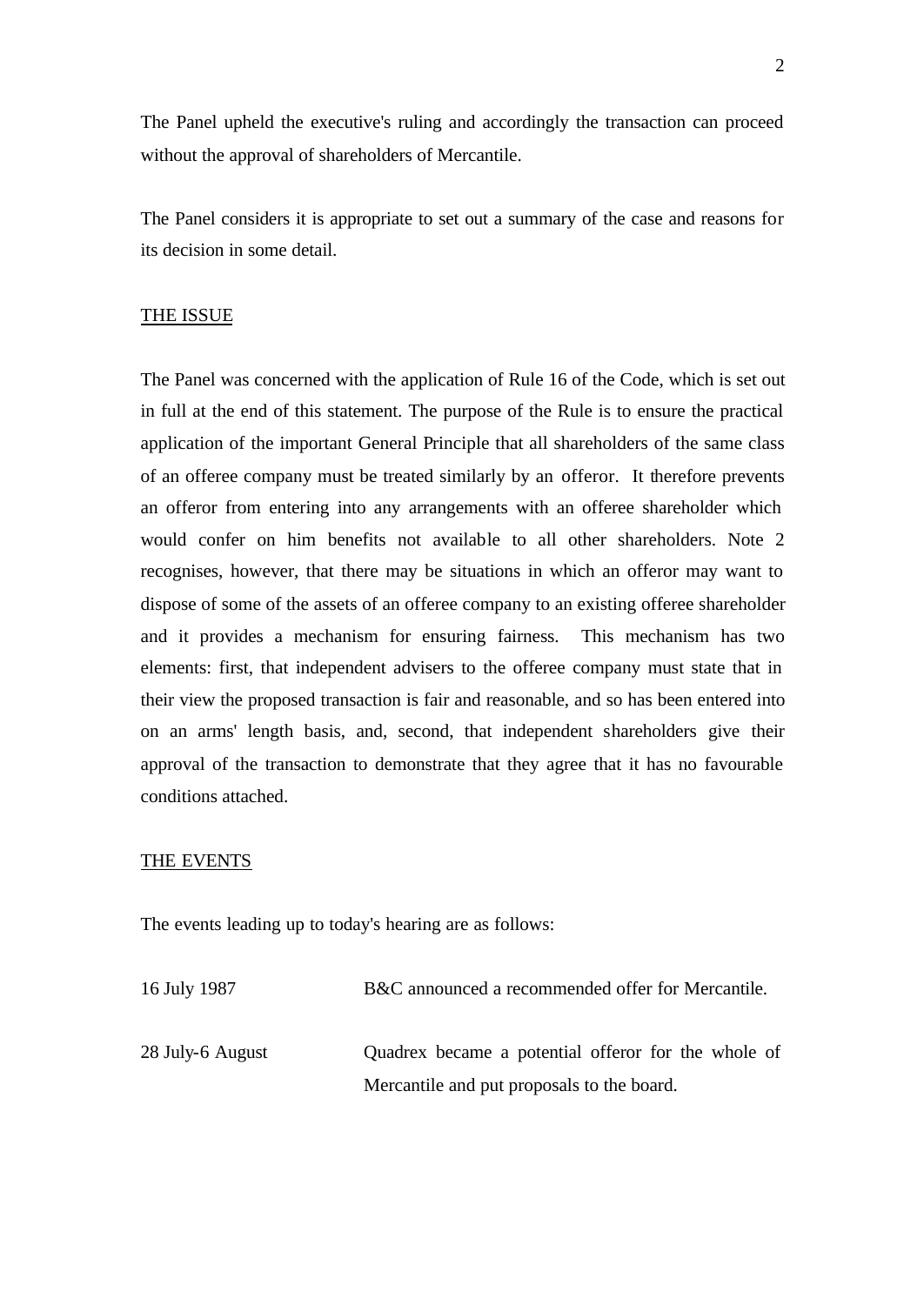- 7 August B&C increased its offer and issued a revised offer document on 11 August.
- 17 August B&C announced an agreement with Quadrex to sell to it, for £280mn in cash, the wholesale broking business of Mercantile. The Panel executive ruled then that, since Quadrex held some 7% of Mercantile, this agreement was subject to the procedure set out in Note 2 to Rule 16, with both B&C and Quadrex being disenfranchised as interested parties.
- 3 September B&C declared its offer unconditional as to acceptances.
- 4 September The circular explaining the Quadrex agreement and convening the Rule 16 shareholders' meeting for 21 September was sent to Mercantile's shareholders.
- 16 September Crownx announced that it had approached the Mercantile board with a proposal to buy the wholesale broking business of Mercantile for the same cash price payable by Quadrex plus an extra l0p per share to all Mercantile shareholders accepting the B&C offer.

### THE REASONS FOR THE PANEL'S DECISION

The agreement between B&C and Quadrex provides for the sale of certain Mercantile assets, the wholesale broking business, to Quadrex for £280mn if B&C's offer for Mercantile is successful. Quadrex was, at the time the agreement was entered into on 13 August, a 7% shareholder of Mercantile. It was clear that Rule 16 of the Code applies to this agreement.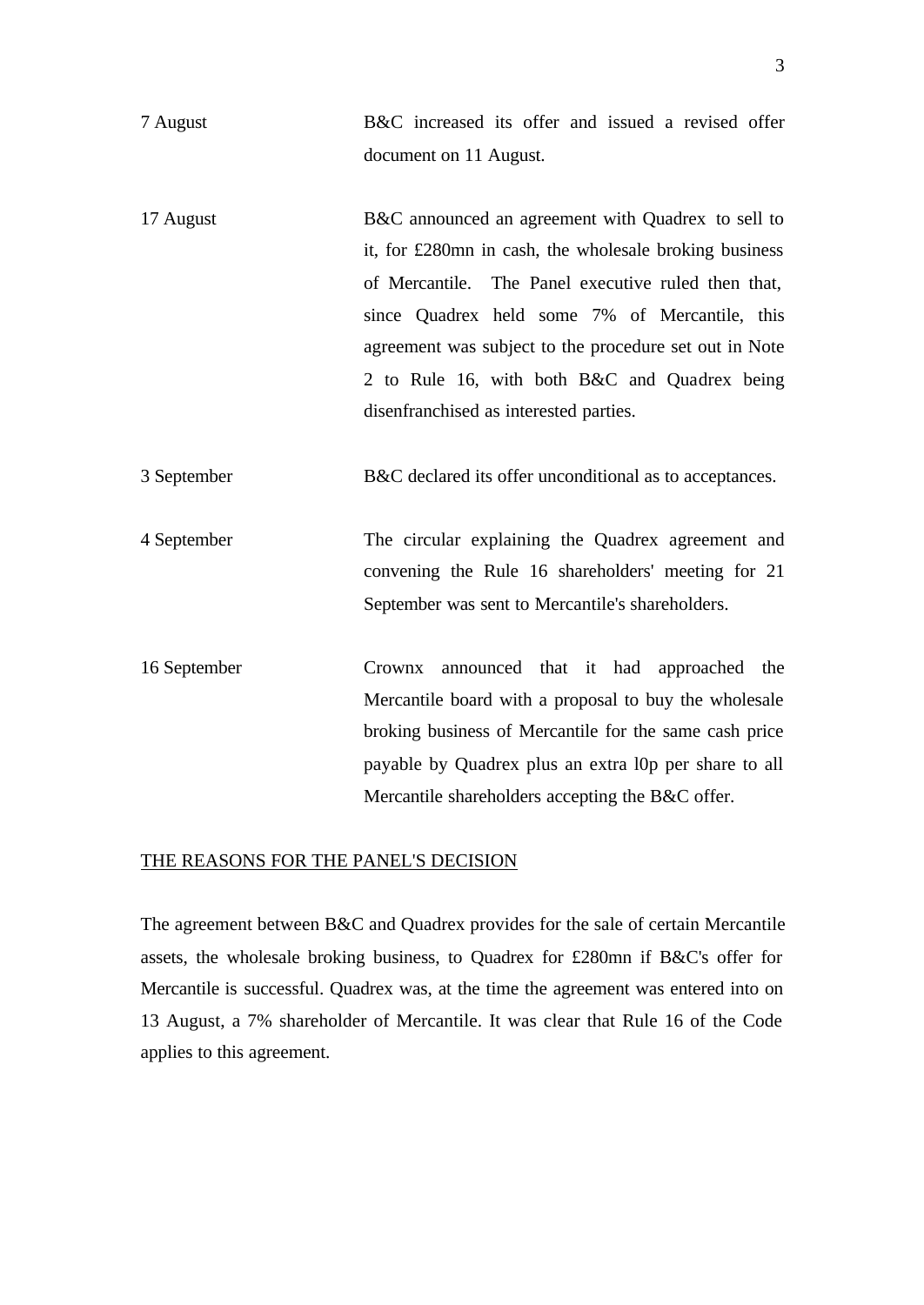The need to follow the specific procedure to ensure equality of treatment was recognised in August and the Code was followed. That is, S G Warburg & Co Ltd, the independent advisers to Mercantile, stated in the circular to Mercantile shareholders of 4 September that the terms of the transaction were fair and reasonable; a shareholders' meeting was convened for 21 September. Appropriate arrangements were made to ensure that, notwithstanding that shareholders may have accepted the B&C offer, they would be able to exercise their voting rights at the meeting should they wish to do so. This included Crownx, a 15% shareholder. Accordingly, at least until the announcement by Crownx on 16 September, it was possible for the normal procedure to be followed and the purpose of the resolution to be fulfilled.

That purpose is a narrow one: shareholders would in effect be voting at the relevant meeting as to whether they considered there to be some form of special deal for the shareholder, in this case Quadrex, purchasing the asset in question, and not on any other matter. In normal circumstances the procedure is easily workable and the vote follows acceptances of the offer.

In this case an extraneous factor intervened. This was the announcement by Crownx on 16 September and particularly its proposal to pay to Mercantile shareholders an additional l0p per share if its offer for the wholesale broking business was accepted.

The Panel considered carefully all the arguments put to it by all the parties. The Panel rejected the argument by Crownx that its proposal proved that the agreement between B&C and Quadrex involved a special deal for Quadrex such that the equality of treatment principle had been breached and that the only effect of the announcement of its proposal was to provide further information on which Mercantile shareholders could base a decision.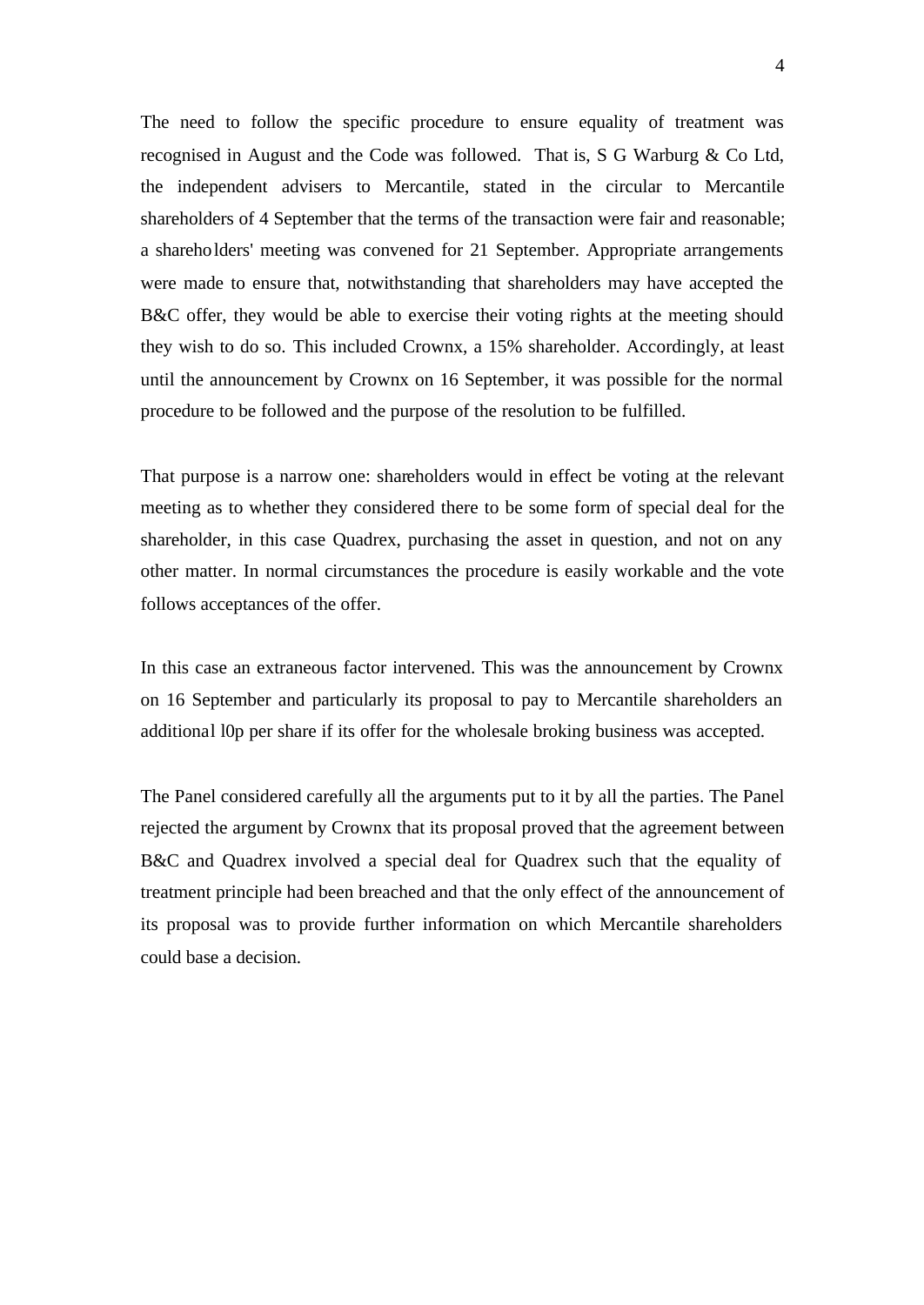The Panel considered that the Crownx proposal had introduced a factor which was likely to mean that shareholders could not, in effect, be voting at the meeting on whether or not the Quadrex transaction involved favourable conditions to Quadrex as a shareholder of Mercantile; rather, because the Crownx proposal - including the potential payment of an extra l0p per share to Mercantile acceptors of the B&C offer is dependent upon the resolution not being passed, shareholders would be influenced by issues irrelevant to the purpose for which the resolution was designed, that is to fulfil the requirements of Rule 16.

There was no evidence to suggest that the Quadrex transaction involved any special benefit to Quadrex such as could result in them effectively receiving a greater amount per Mercantile share than other shareholders of Mercantile. On the contrary, it was important that the Quadrex transaction had been independently assessed by Warburgs in this regard, that Warburgs had concluded that the transaction was fair and reasonable when it was entered into and that Warburgs had made a statement to this effect publicly in the circular of 4 September. Therefore, one of the important features of the requirements of Rule 16 in the circumstances of a sale of an asset to a shareholder had been satisfied. Since the Panel considered that it was now not possible for the second element of the Panel's normal requirements to be satisfied, that is a resolution of shareholders' approving the transaction, within the purposes of the Rule, the Panel decided that it should, in these unusual circumstances, waive that second requirement.

Accordingly the Panel, upholding the executive's ruling, gave its consent to the agreement between Quadrex and B&C being completed without a resolution approving the transaction being passed.

17 September 1987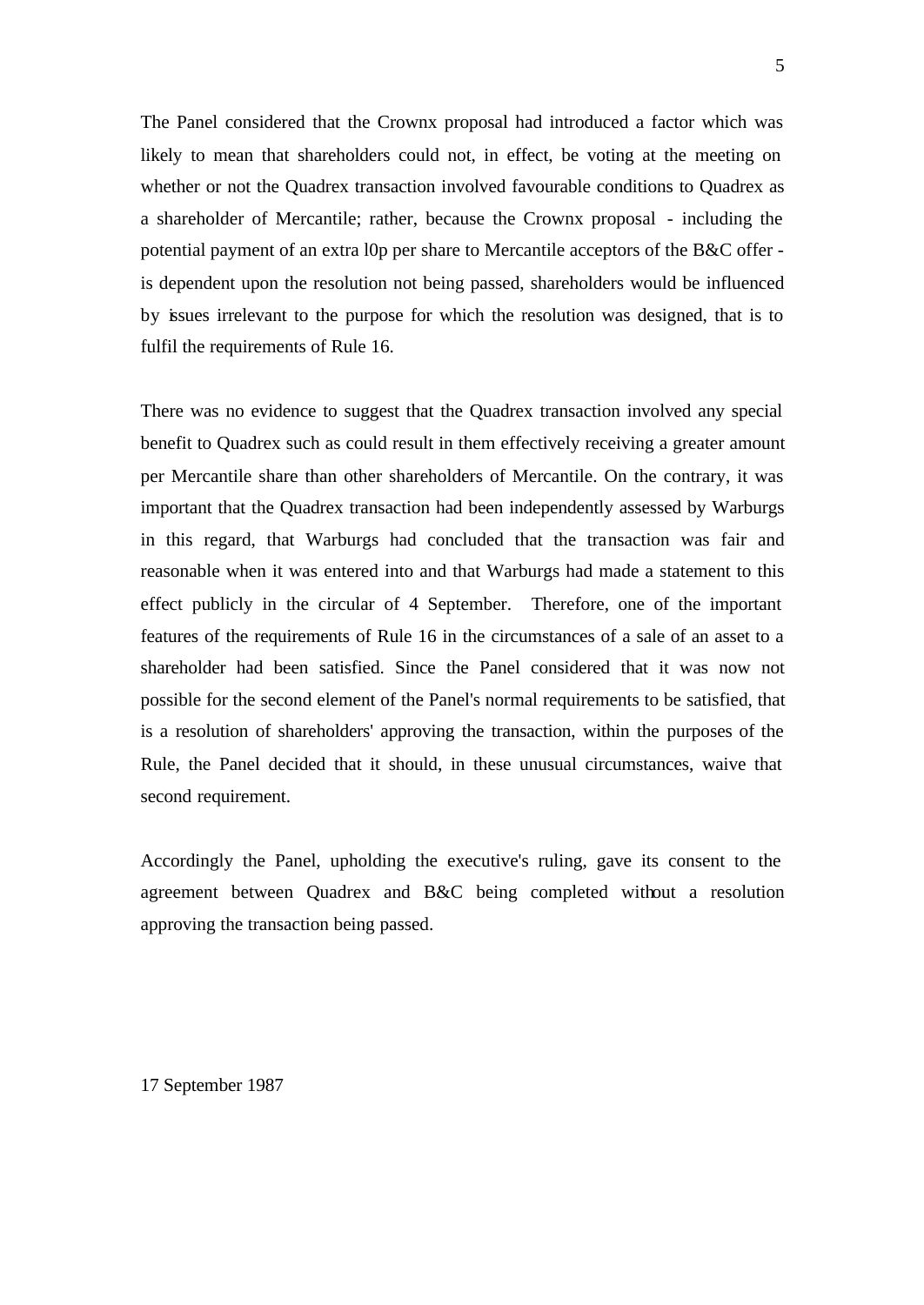## **RULE 16. SPECIAL DEALS WITH FAVOURABLE CONDITIONS**

Except with the consent of the Panel, the offeror or persons acting in concert with it may not deal or enter into arrangements to deal in shares of the offeree company, either during an offer or when one is reasonably in contemplation, if there are favourable conditions attached which are not being extended to all shareholders.

### *NOTES ON RULE 16*

### *1. Top-ups etc.*

*An arrangement to deal with favourable conditions attached includes any arrangement where there is a promise to make good to a vendor of shares any difference between the sale price and the price of any subsequent successful offer. An irrevocable commitment to accept an offer combined with an option to put the shares should the offer fail will also be regarded as such an arrangement.*

*2. Disposal of offeree company assets*

*In some cases, certain assets of the offeree company may be of no interest to the offeror. There is a possibility if a shareholder in the offeree company seeks to acquire the assets in question that the terms of the transaction will be such as to confer a special benefit on him: in any event, the arrangement is not capable of being extended to all shareholders. The Panel will normally consent to such a transaction, provided that the independent adviser to the offeree company publicly states that in his opinion the terms of the transaction are fair and reasonable and the transaction is approved at a general meeting of the offeree company's shareholders. At this meeting the vote must be taken on a poll and interested parties must be disenfranchised. Where a sale of assets takes place after the offer has become unconditional, the Panel will be concerned to see that there was no element of pre-arrangement in the transaction.*

### *3. Finders fees*

*This Rule also covers cases where a shareholder in an offeree company is to be remunerated for the part that he has played in promoting the take-over. The Panel will normally consent to such remuneration provided that the shareholding is not substantial and it can be demonstrated that a person who had performed the same services but had not at the same time been a shareholder would have been entitled to receive no less remuneration.*

6